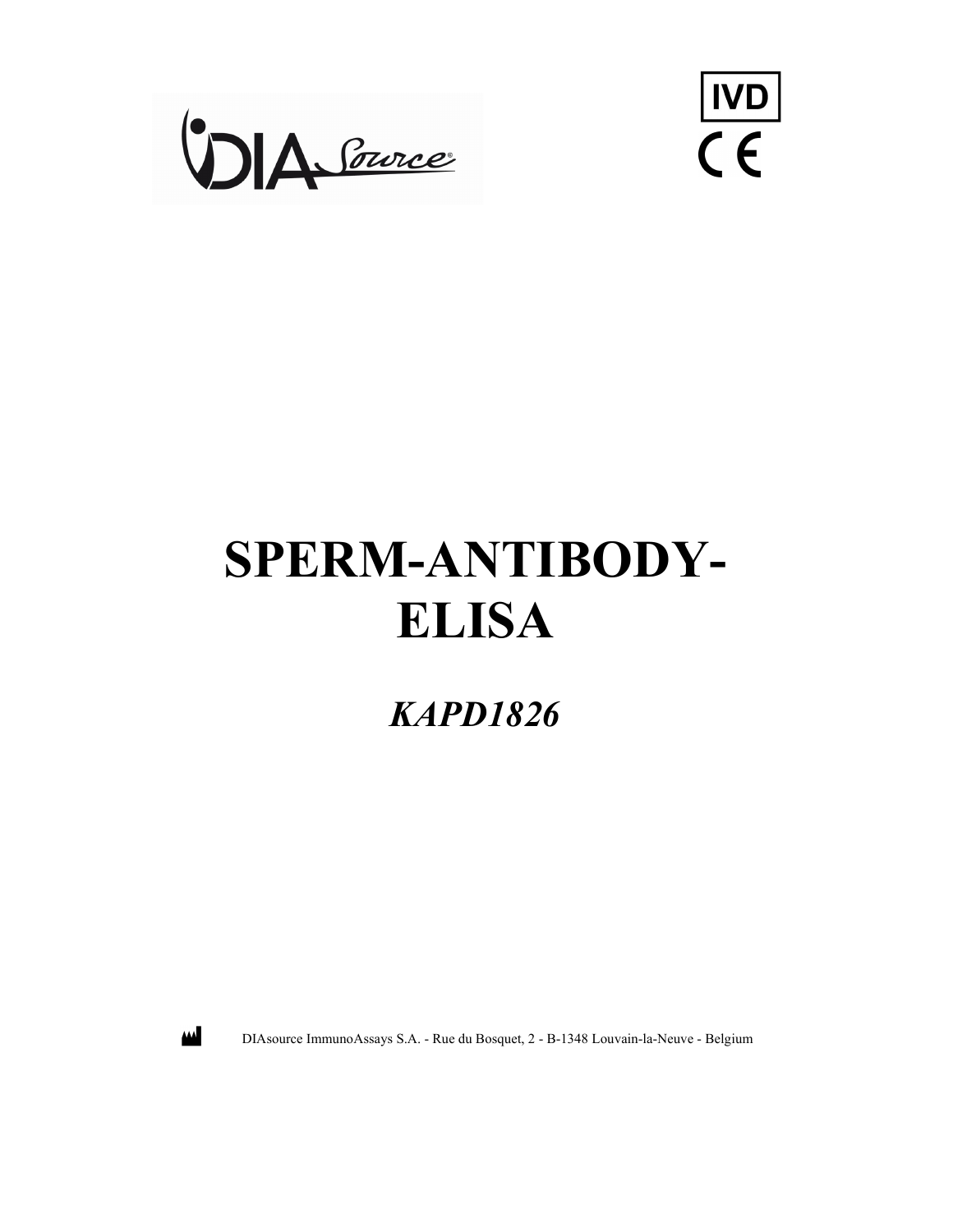Version: 220519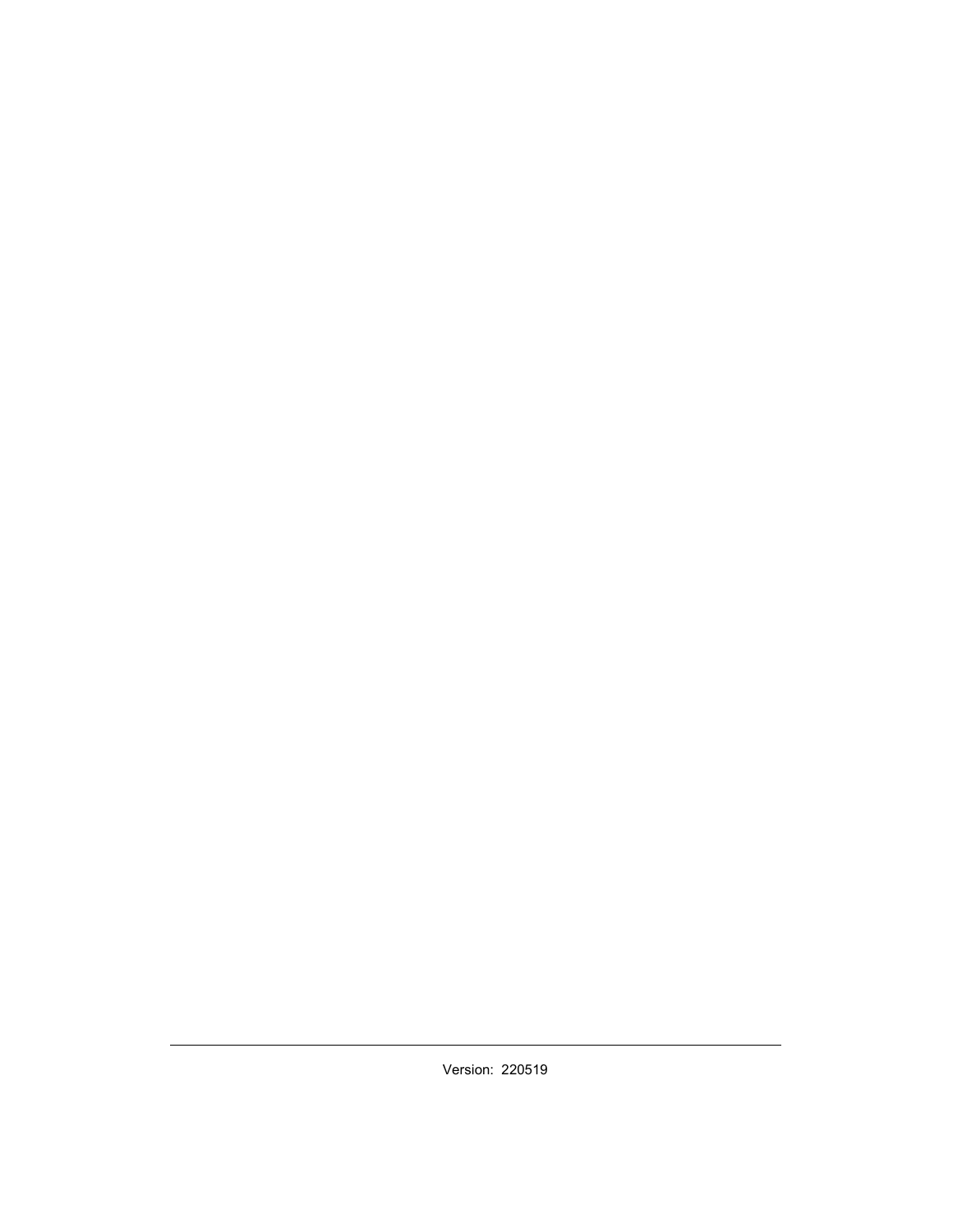# Summary of change :

| <b>Previous Version:</b>                  |                          | <b>Current Version:</b>                                                          |  |  |
|-------------------------------------------|--------------------------|----------------------------------------------------------------------------------|--|--|
| 200224/1                                  |                          | 220519                                                                           |  |  |
|                                           |                          |                                                                                  |  |  |
|                                           |                          | 1 NAME AND INTENDED USE:                                                         |  |  |
|                                           |                          | More definitions for intended use and use not intended.                          |  |  |
|                                           |                          | 7. Reagent Preparation:                                                          |  |  |
|                                           |                          | Correction for stability of diluted wash solution to 1 week (old: 2<br>weeks).   |  |  |
|                                           |                          | 9. Specimen Collection and Preparation:                                          |  |  |
|                                           |                          | Sample stability at 2 °C to 8 °C changed to 2 months (instead of 12<br>months);  |  |  |
|                                           |                          | 10.2 Test Procedure:                                                             |  |  |
|                                           |                          | Incubation time for Enzyme Conjugate reduced to 30 minutes (old: 60<br>minutes). |  |  |
|                                           |                          | Pipetting volume for Stop Solution increased to 100 µL (old: 50 µL);             |  |  |
|                                           |                          |                                                                                  |  |  |
|                                           |                          | 10.3.1 Example of Typical Standard Curve:                                        |  |  |
| 10.3.1 Example of Typical Standard Curve: |                          | <b>Standard</b><br>Optical Density (450 nm)                                      |  |  |
| <b>Standard</b>                           | Optical Density (450 nm) | Zero Standard<br>$(0 \text{ U/mL})$<br>0.147                                     |  |  |
| Zero Standard (0 U/mL)                    | 0.03                     | $(31$ U/mL)<br>Standard 1<br>0.515                                               |  |  |
| Standard 1<br>$(31$ U/mL)                 | 0.42                     | Standard 2<br>$(62 \text{ U/mL})$<br>0.857                                       |  |  |
| Standard 2<br>$(62$ U/mL)                 | 0.74                     | Standard 3<br>1.423<br>(125 U/mL)                                                |  |  |
| Standard 3<br>(125 U/mL)                  | 1.36                     | 2.127<br>Standard 4<br>(250 U/mL)                                                |  |  |
| Standard 4<br>(250 U/mL)                  | 2.47                     |                                                                                  |  |  |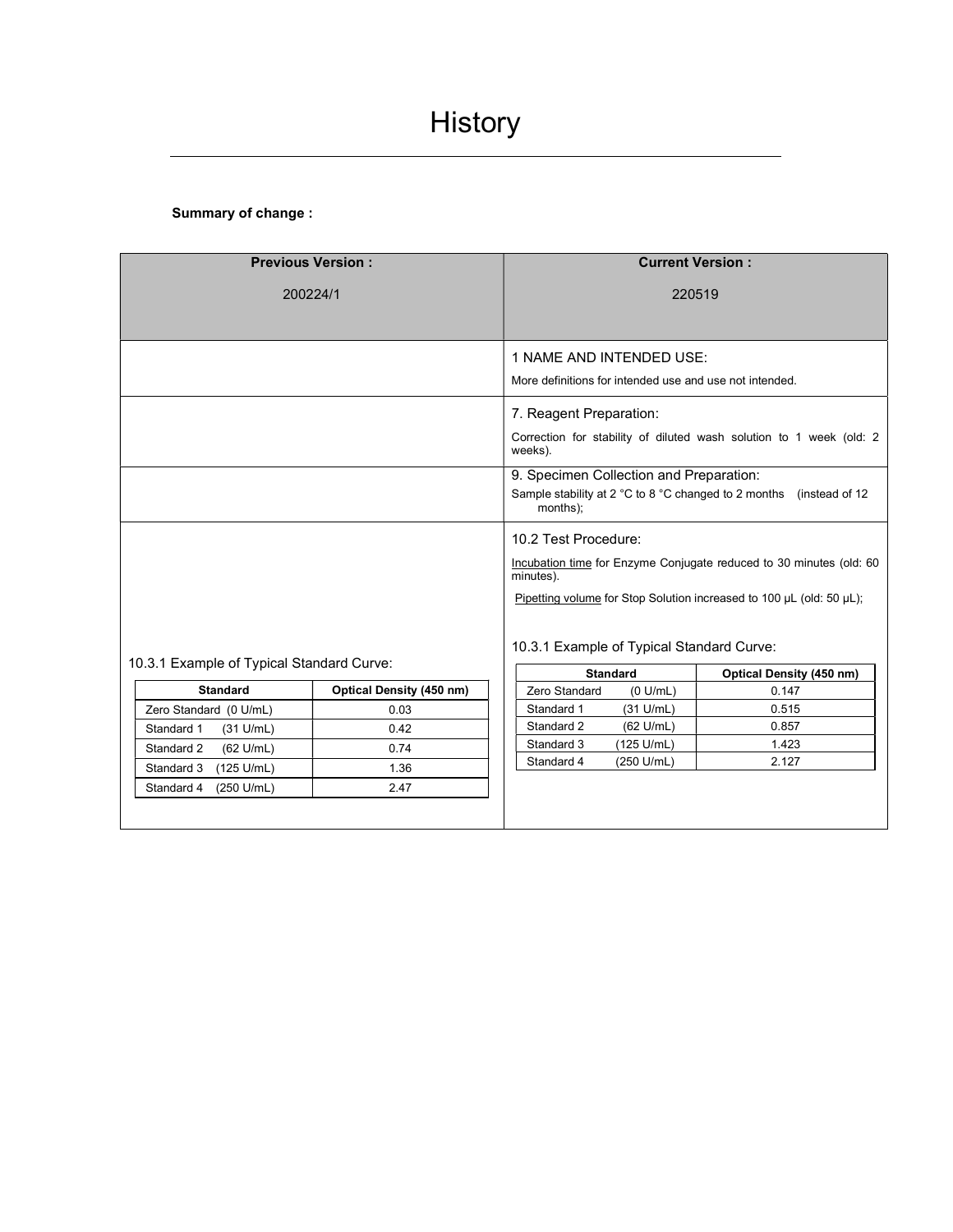| 11. Limitations of the Assay:                                                                                                                                                                                                                                                                                                                                                                                                                                                                                                                                                                                                                                                                   | 11. Limitations of the assay: Updated                                                                                                                                                                                                                                                                                                                                                                                                                                                                                  |
|-------------------------------------------------------------------------------------------------------------------------------------------------------------------------------------------------------------------------------------------------------------------------------------------------------------------------------------------------------------------------------------------------------------------------------------------------------------------------------------------------------------------------------------------------------------------------------------------------------------------------------------------------------------------------------------------------|------------------------------------------------------------------------------------------------------------------------------------------------------------------------------------------------------------------------------------------------------------------------------------------------------------------------------------------------------------------------------------------------------------------------------------------------------------------------------------------------------------------------|
| Reliable and reproducible results will be obtained when the assay<br>procedure is performed with a complete understanding of the package<br>insert instruction and with adherence to good laboratory practice.<br>Any improper handling of samples or modification of this test might<br>influence the results.                                                                                                                                                                                                                                                                                                                                                                                 | Reliable and reproducible results will be obtained when the assay<br>procedure is performed with a complete understanding of the package<br>insert instruction and with adherence to good laboratory practice.<br>Any improper handling of samples or modification of this test might<br>influence the results.                                                                                                                                                                                                        |
| <b>Interfering Substances</b><br>Severely haemolytic or lipaemic sera or sera from patients with liver<br>diseases should not be used.<br>Results may be adversely affected by certain pathologic conditions,<br>such as poly- and monoclonal gammopathies, autoimmune diseases<br>or by an altered immune status.                                                                                                                                                                                                                                                                                                                                                                              | <b>Interfering Substances</b><br>Hemoglobin (up to 4 mg/mL), bilirubin (up to 0.5 mg/mL) and<br>triglyceride (up to 7.5 mg/mL) have no influence on the assay results.<br>Sera from patients with liver diseases should not be used.<br>Results may be adversely affected by certain pathologic<br>conditions, such as poly- and monoclonal gammopathies,<br>autoimmune diseases or by an altered immune status.<br><b>High-Dose Hook Effect</b><br>"High-Dose Hook Effect" is not detected up to 5000 U/mL of<br>ASA. |
| 13. Performance Characteristics:<br>1.<br>Intra assay variation coefficient: $6.88\%$ (5.90 - 7.81 %)<br>For the determination of the intraassay variation coefficient 6 kits from<br>6 different batches (produced on different days) were used. One<br>patient sample (optical density about 1.0) was applied 96 times per<br>testing procedure.<br>2.<br>Inter assay variation coefficient: $6.45\%$ (4.84 - 7.52 %)<br>For the determination of the interassay variation coefficient one strip<br>each of 12 kits stemming from 6 different batches (produced on<br>different days) were used. One patient sample (optical density about<br>1.0) was applied 72 times per testing procedure | 13. Performance Characteristics:<br>Updated and additional data for the following criteria:<br>- Sensitivity<br>- Reproducibility<br>- Recovery<br>- Linearity                                                                                                                                                                                                                                                                                                                                                         |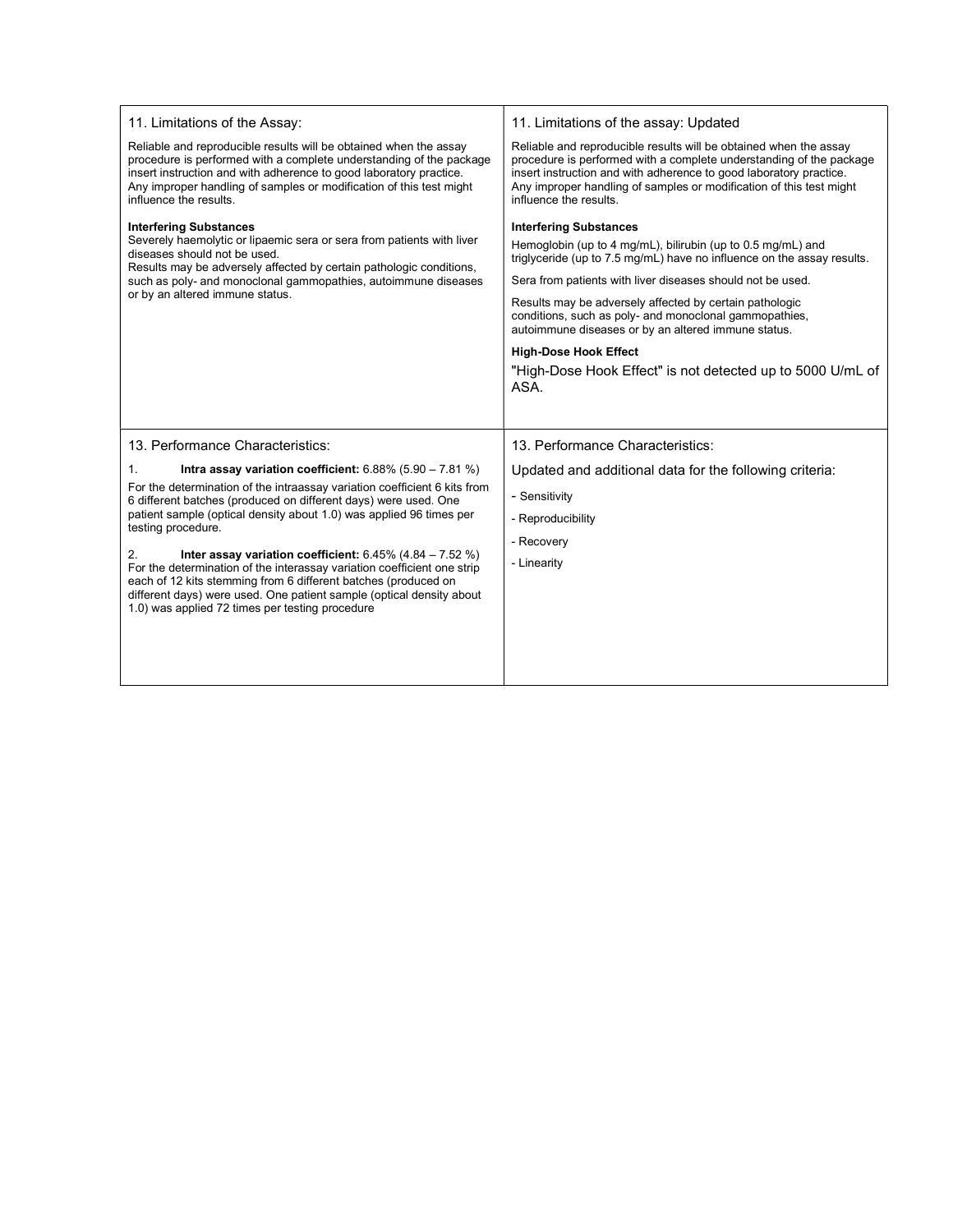**SPERM ANTIBODY ELISA**

# **KAPD1826** *IN VITRO DIAGNOSTIC USE*

DIAsource ImmunoAssays SA - Rue du Bosquet 2, B-1348 Louvain-la-Neuve, Belgium - Tel: +32 10 84 99 11 - Fax : +32 10 84 99 90

# **1 NAME AND INTENTED USE**

The **DIAsource Sperm Antibody ELISA** is an enzyme immunoassay for the quantitative *in vitro* **diagnostic** measurement of antibodies directed against human spermatozoa in serum.

The device is **intended** to be used as an aid for the diagnosis of immunologically caused disorders of fertility;

The device is **not intended** to be used for the detection of poly- and monoclonal gammopathies.

# **2 CLINICAL RELEVANCE**

Antibodies directed against spermatozoa antigens may cause infertility in women or men. The application of the Sperm Antibody ELISA is recommended for the diagnosis of immunologically caused disorders of fertility.

Unwanted childlessness is a growing problem with which up to 20% of all couples in the reproductive age are confronted temporarily or long-term. In 5-20 % of these cases the presence of anti-spermatozoa antibodies in the male or the female patient is detectable [1,2,15].

The definition of infertility according to the WHO (WHO Laboratory Manual for the Examination of Human Semen and Semen Cervical-Mucus Interaction, 1999) is the absence of a conception within 12 months of unprotected intercourse. The main cause of an immunological fertility disorder is the formation of antibodies directed against spermatozoa antigens.

Anti-spermatozoa antibodies (ASA) exert heterogeneous effects on the ability of spermatozoa to fertilize. The inhibiting effect of ASA on the motility of spermatozoa by binding to their surface and by agglutinating processes is well-known [3].

The penetration of the spermatozoa into the cervical mucus is impaired by the presence of ASA in the seminal plasma and/or in the cervical mucus [4]. ASA negatively influence the capacitation and the acrosome reaction of spermatozoa and thereby impede the interaction of the spermatozoa with the oocyte [5,6].

The interaction of the spermatozoon with the oocyte and the subsequent binding to and penetration of the zona pellucida may be inhibited by ASA. The following fusion of the oocyte and a spermatozoon may also be impaired by the presence of ASA [7,8].

The rate of pregnancies in couples with ASA on the part of the man or the woman was shown to be 38% lower compared to the control groups [9]. Furthermore an influence on the implantation and on the early embryological development could be confirmed. An association of ASA and miscarriages is discussed.

The frequency of ASA in infertile couples amounts to 20% [10,11].

ASA may occur dissolved in the ejaculate or bound to the surface of spermatozoa. ASA may be found in men and in women [12]. In women, ASA may be found in cervical mucus, oviduct liquid and follicular liquid. Men having more than 50% of their spermatozoa coated with anti-spermatozoa antibodies show a conspicuously reduced rate of fertility [13].

ASA have been shown to be associated with chronic prostatitis which has a negative effect on male reproductive function [14].

# **3 PRINCIPLE OF THE ASSAY METHOD**

The DIAsource Sperm Antibody ELISA is a solid phase enzyme-linked immunosorbent assay (ELISA) based on the **sandwich principle.** 

The microtiter wells are coated with a mix of spermatozoa proteins.

During incubation, anti-spermatozoa antibodies in the samples (standards, controls, patient specimen) bind to the coated surface of the wells

A washing step removes unbound sample components.

Added enzyme conjugate binds to the immobilized antigen-antibody-complexes.

The conjugate contains anti-human immunoglobulin antibodies, labelled with horseradish peroxidase (HRP).

After a washing step to remove all unbound substances, the solid phase is incubated with the substrate solution. The colorimetric reaction is stopped by addition of stop solution, and optical density (OD) of the resulting yellow product is measured. The intensity of color is proportional to the concentration of the analyte in the sample.

A standard curve is constructed by plotting OD values against concentrations of standards, and concentrations of unknown samples are determined using this standard curve.

**en**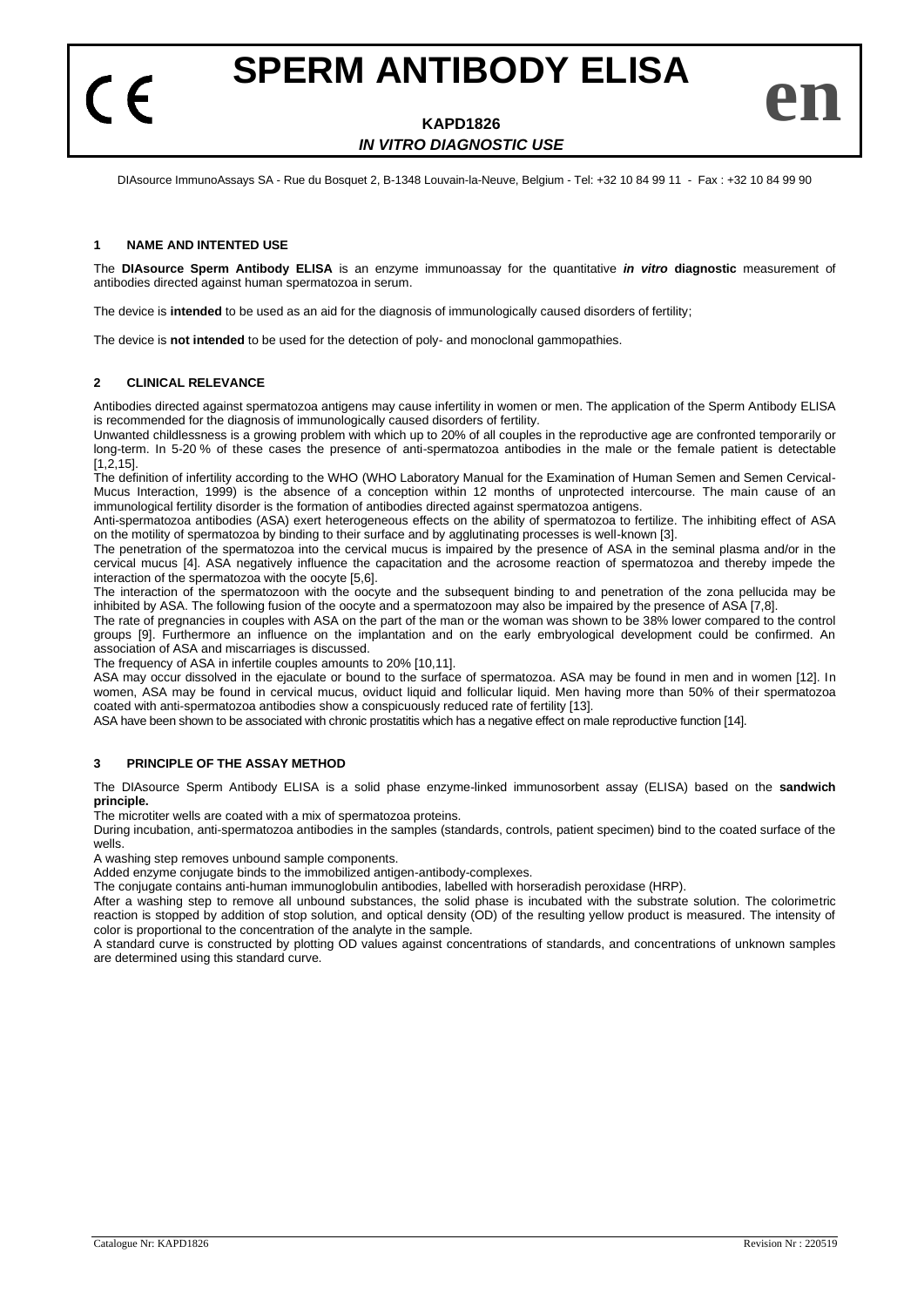# **4 REAGENTS PROVIDED**

| 1. |                                    | Microtiters strips coated with sperm antigen<br>96 wells                                                                                              |
|----|------------------------------------|-------------------------------------------------------------------------------------------------------------------------------------------------------|
| 2. | CAL<br>N                           | $N=1$ to 4<br>4 vials, 0.5 ml, ready to use<br>Calibrator 1 (31 U/ml)<br>Calibrator 2 (62 U/ml)<br>Calibrator 3 (125 U/ml)<br>Calibrator 4 (250 U/ml) |
| 3. | <b>HRP</b><br>Ab                   | Enzyme Conjugate<br>1 vial, 8 ml<br>Anti-human IgG antibody conjugated with horseradish peroxidase<br>ready to use                                    |
| 4. | <b>DIL</b><br><b>BUF</b>           | 1 vial, 50 ml/vial, ready to use<br>Also used as blank / zero calibrator 0 U/ml                                                                       |
| 5. | снкомі<br><b>TMB</b>               | 1 vial, 14 ml<br>Ready to use<br>Solution of TMB                                                                                                      |
| 6. | <b>STOP</b><br><b>SOLN</b>         | 1 vial, 14 ml, ready to use<br>Contains 0.5M H <sub>2</sub> SO <sub>4</sub>                                                                           |
| 7. | <b>WASH</b><br><b>SOLN</b><br>CONC | 1 vial, 30 ml (40X concentrated)                                                                                                                      |
| 8. | <b>CONTROL</b><br>N                | $N=1$ , 1 vial, 0.5 ml, ready to use                                                                                                                  |

9. Holder for single strips 1 x

# **5 MATERIALS REQUIRED BUT NOT INCLUDED**

- 1. A calibrated microtiter plate reader (450 nm, with reference wavelength at 620 nm to 630 nm)
- 2. Incubator for 37 °C
- 3. Calibrated variable precision micropipettes
- 4. Absorbent paper
- 5. Distilled water
- 6. Timer
- 7. Graph paper or software for data reduction

# **6 WARNING AND PRECAUTIONS**

- 1. This kit is for *in vitro* diagnostic use only. For laboratory professional use only.
- 2. Before starting the assay, read the instructions for use completely and carefully. Use the valid version of instructions for use provided with the kit. Be sure that everything is understood.
- 3. Do not mix or use components from kits with different lot numbers. It is advised not to interchange wells of different plates even of the same lot. The kits may have been shipped or stored under different conditions and the binding characteristics of the plates may result slightly different.
- 4. Do not use reagents beyond expiry date as shown on the kit labels.
- 5. Do not reuse microtiter wells.
- 6. Reagents of other manufacturers must not be used together with the reagents of this test kit.
- 7. All reagents in this kit are clear liquids, substrate solution is clear and colorless. Changes in its appearance may affect the performance of the test. In that case, contact DIAsource ImmunoAssays.
- Microbial contamination of reagents or samples may give false results. 8. Allow the reagents to reach room temperature (20 °C to 26 °C) before starting the test. Temperature will affect the optical density readings of the assay.
- 9. All indicated volumes must be performed according to the protocol. Optimal test results are only obtained when using calibrated pipettes and microtiter plate readers.
- 10. Use reservoirs only for single reagents. This especially applies to the substrate reservoirs. Using a reservoir for dispensing a substrate solution that had previously been used for the conjugate solution may turn solution coloured. Do not pour reagents back into original vials as reagent contamination may occur.

# **6.1 GENERAL PRECAUTIONS**

1. Follow good laboratory practice and safety guidelines.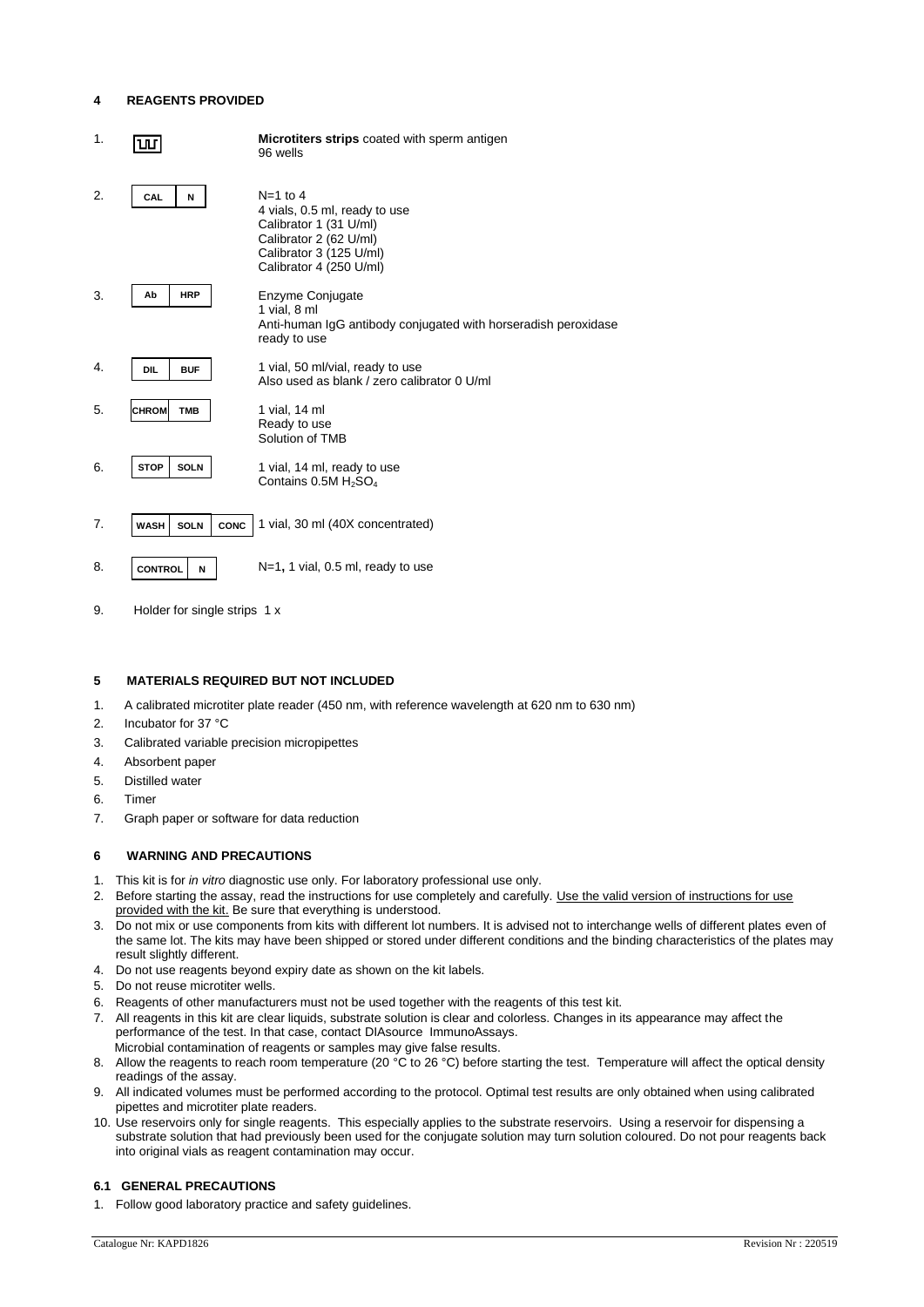- 2. Never pipet by mouth and avoid contact of reagents and samples with skin and mucous membranes.
- 3. Do not smoke, eat, drink, or apply cosmetics in areas where samples or kit reagents are handled.
- 4. Wear lab coats and disposable latex gloves when handling samples and reagents and where necessary safety glasses.

### **6.2 Biohazard information**

- 1. All reagents of this test kit which contain human serum or plasma have been tested and confirmed negative for HIV I/II, HBsAg and HCV by FDA approved procedures. However, no known test method can offer total assurance that no infectious agent is present.
- 2. The device contains material of animal origin, which is certified apparently free of infectious or contagious diseases and injurious parasites.
- 3. Bovine components originate from countries where BSE (Bovine spongiform encephalopathy) has not been reported.
- 4. All materials and samples of human or animal origin must be handled as if capable of transmitting infectious diseases.
- 5. Handling must be done in accordance with the procedures defined by appropriate national biohazard and safety guideline or regulation. Waste must be discarded according to local rules and regulations.

# **7 REAGENT PREPARATION**

Bring all reagents and required number of strips to room temperature (20 °C to 26 °C) prior to use.

# *Wash Solution*

| Add | distilled                                                                                             | water | the                                   | 40X | concentrated | Wash | Solution. |
|-----|-------------------------------------------------------------------------------------------------------|-------|---------------------------------------|-----|--------------|------|-----------|
|     | Dilute 30 mL of concentrated Wash Solution with 1170 mL distilled water to a final volume of 1200 mL. |       |                                       |     |              |      |           |
|     | Stability after dilution:                                                                             |       | at 20 $^{\circ}$ C to 26 $^{\circ}$ C |     | week         |      |           |

# **8 STORAGE INSTRUCTIONS AND SHELF LIFE INFORMATION**

When stored at 2 °C to 8 °C unopened reagents will retain reactivity until expiration date. Do not use reagents beyond this date. Opened reagents must be stored at 2 °C to 8 °C. Microtiter wells must be stored at 2 °C to 8 °C. Once the foil bag has been opened, care should be taken to close it tightly again. Opened kits retain activity for 8 weeks if stored as described above.

# **9 SPECIMEN COLLECTION AND PREPARATION**

The following sample material can be used in this test:

#### **Human serum**

Samples containing sodium azide should not be used in the assay.

In general, it should be avoided to use hemolytic, icteric, or lipemic samples. For further information refer to chapter "Interfering Substances".

# **Specimen Collection**

#### **Serum:**

Collect blood by venipuncture (e.g. Sarstedt Monovette for serum), allow to clot, and separate serum by centrifugation at room temperature. Do not centrifuge before complete clotting has occurred. Patients receiving anticoagulant therapy may require increased clotting time.

# **Specimen Storage**

Samples must be stored tightly capped prior to performing the assay;

| Stability | at 2 $^{\circ}$ C to 8 $^{\circ}$ C | 4 days         |
|-----------|-------------------------------------|----------------|
|           | at -20 $\degree$ C (in aliquots)    | up to 2 months |

Thawed samples should be inverted several times prior to testing.

# **Specimen Dilution**

Prior to assaying, dilute each patient specimen **1:100** with *Dilution Buffer.*

*Example:*

Dilution 1:100: 5 µL sample + 495 µL *Dilution Buffer* (mix thoroughly)

| Stability of diluted<br>samples | at 2 $°C$ to 8 $°C$     | 4 days |
|---------------------------------|-------------------------|--------|
|                                 | at -20 °C (in aliquots) | 7 days |

Note: The *Quality Control* is ready to use and must not be diluted!

# **10 ASSAY PROCEDURE**

#### **10.1 General Remarks**

- All reagents and samples must be allowed to come to room temperature (20 °C to 26 °C) before use.
- All reagents must be mixed without foaming.
- Do not interchange caps of reagent vials to avoid cross-contamination.
- Use new disposal plastic pipette tips for each standard, control, or sample in order to avoid carry-over.
- To avoid cross-contamination and falsely elevated results pipette patient samples and dispense conjugate without splashing accurately to the bottom of wells.
- Mix the contents of the microtiter plate wells thoroughly to ensure good test results.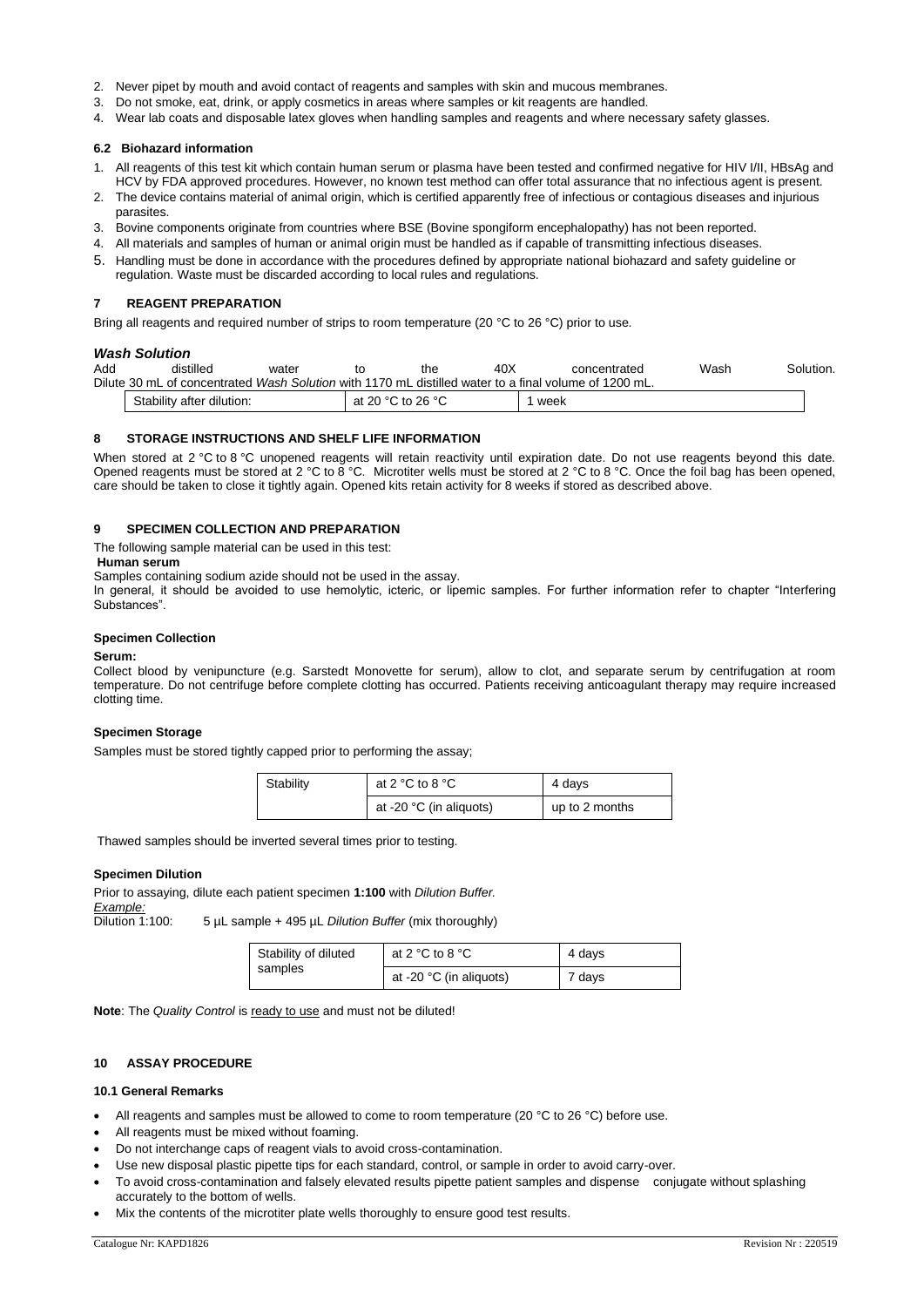- Do not let wells dry during assay; add reagents immediately after completing the rinsing steps.
- Once the test has been started, all steps must be completed without interruption and in the same sequence for each step.
- The enzymatic reaction is linearly proportional to time and temperature.
- Optical density is a function of the incubation time and temperature. Respect the incubations times and temperatures as given in chapter "Test Procedure".
- Before starting the assay, it is recommended that all reagents are ready, caps removed, all needed wells secured in holder, etc. This will ensure equal elapsed time for each pipetting step without interruption.
- During the incubation at 37 °C cover microtiter strips with foil to avoid evaporation.
- **Important note to wash procedure:** Washing is critical. Improperly washed wells will give erroneous results. The sensitivity and precision of this assay is markedly influenced by the correct performance of the washing procedure!
- **Test performance using fully automated analysis devices:** Automated test performance using fully automated, open-system analysis devices is possible. However, the combination must be validated by the user.

# **10.2 Test Procedure**

Each run must include a standard curve.

- 1. Secure the desired number of Microtiter wells in the frame holder.
- 2. Dispense **50 µL** each of *Zero Standard, Standard, Quality Control* and **diluted samples** with new disposable tips into appropriate wells.
- 3. Cover with foil and incubate for **60 minutes** at **37 °C**.
- 4. Rinse the wells **3 times** with **400 µL** diluted *Wash Solution* per well, if a plate washer is used.  $-$  OR  $-$ 
	- Briskly shake out the contents of the wells.

Rinse the wells **3 times** with **300 µL** diluted *Wash Solution* per well for manual washing. Strike the wells sharply on absorbent paper to remove residual droplets.

- **Important note:**
- The sensitivity and precision of this assay is markedly influenced by the correct performance of the washing procedure!
- 5. Dispense **50 µL** *Enzyme Conjugate* into each well.
- 6. Cover with foil and incubate for **30 minutes** at **37 °C**. 7. Rinse the wells **5 times** with **400 µL** diluted *Wash Solution* per well, if a plate washer is used.
- OR
	- Briskly shake out the contents of the wells.

Rinse the wells **5 times** with **300 µL** diluted *Wash Solution* per well for manual washing. Strike the wells sharply on absorbent paper to remove residual droplets.

- 8. Add **50 µL** of *Substrate Solution* to each well.
- 9. Incubate for **30 minutes** at room temperature.
- 10. Stop the enzymatic reaction by adding **100 µL** of *Stop Solution* to each well.
- 11. Determine the optical density of the solution in each well at **450 nm (reading) and at 620 nm to 630 nm (background**  subtraction, recommended) with a microtiter plate reader.

It is recommended that the wells be read **within 10 minutes** after adding the *Stop Solution*.

# **10.3 Calculation of Results**

- 1. The concentration of the samples can be read directly from the standard curve. The standards are already pre-diluted, therefore the 1:100 dilution of the samples must not be taken into account for the final calculation of sample concentrations.
- 2. For duplicate determinations, the mean of the two optical density (OD) values for each standard, control, and patient sample must be taken. If the two values deviate substantially from one another, DIAsource recommends retesting the samples.
- 3. Samples with concentrations exceeding the highest standard can be further diluted with Dilution Buffer and re-assayed as described in "Test Procedure", or must be reported as > 250 U/mL. For the calculation of the concentrations, this dilution factor must be considered.
- 4. Automated method:

The results in the instructions for use have been calculated automatically using a four-parameter logistic (4PL) curve fit. (4PL Rodbard or 4PL Marquardt are the preferred methods.) Other data reduction functions may give slightly different results.

5. Manual method:

Using graph paper, construct a standard curve by plotting the (mean) OD obtained from each standard against its concentration with OD value on the vertical (Y) axis and concentration on the horizontal (X) axis. Determine the corresponding sample concentration from the standard curve by using the (mean) OD value for each sample.

# **Example of Typical Standard Curve**

The following data is for demonstration only and **cannot** be used in place of data generations at the time of assay.

|               | <b>Standard</b>     | <b>Optical Density (450 nm)</b> |
|---------------|---------------------|---------------------------------|
| Zero Standard | (0 U/mL)            | 0.147                           |
| Standard 1    | $(31 \text{ U/mL})$ | 0.515                           |
| Standard 2    | $(62 \text{ U/mL})$ | 0.857                           |
| Standard 3    | (125 U/mL)          | 1.423                           |
| Standard 4    | (250 U/mL)          | 2.127                           |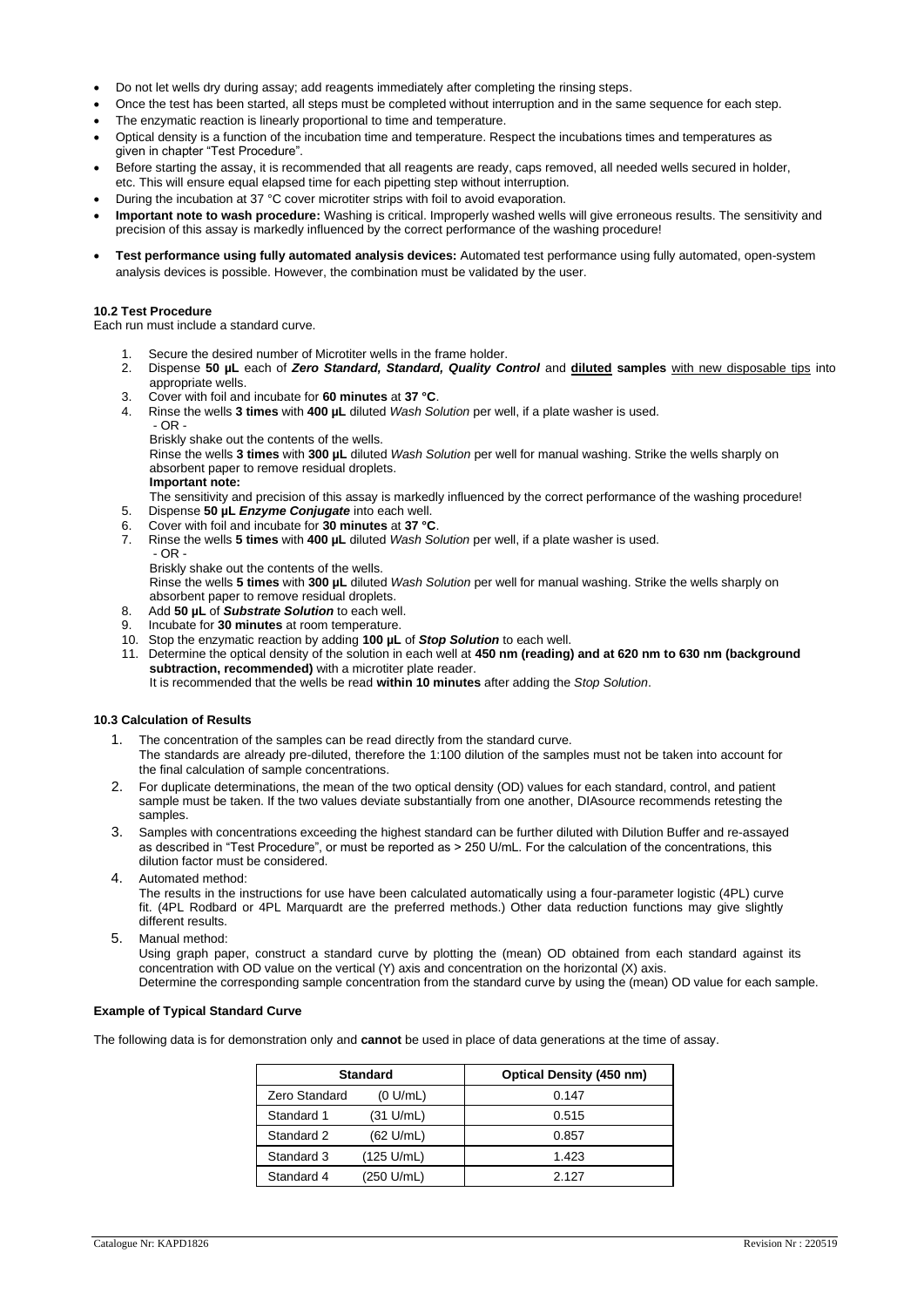# **11 LIMITATIONS OF THE ASSAY**

Reliable and reproducible results will be obtained when the assay procedure is performed with a complete understanding of the package insert instruction and with adherence to good laboratory practice. Any improper handling of samples or modification of this test might influence the results.

# **Interfering Substances**

Hemoglobin (up to 4 mg/mL), bilirubin (up to 0.5 mg/mL) and triglyceride (up to 7.5 mg/mL) have no influence on the assay results. Sera from patients with liver diseases should not be used.

Results may be adversely affected by certain pathologic conditions, such as poly- and monoclonal gammopathies, autoimmune diseases or by an altered immune status.

# **High-Dose Hook Effect**

"High-Dose Hook Effect" is not detected up to 5000 U/mL of ASA.

# **12 EXPECTED VALUES**

It is strongly recommended that each laboratory should determine its own normal and abnormal values.

In a study conducted with apparently healthy subjects, using the DIAsource Sperm Antibody ELISA the following data were observed:

| Normal values     | $0 - 60$ U/mL       |
|-------------------|---------------------|
| <b>Borderline</b> | 55 U/mL $-$ 65 U/mL |
| Elevated values   | $>60$ U/mL          |

In the case of a value in the range near the cut-off (55 U/mL to 65 U/mL) we recommend a follow-up determination using a new sample taken within the next two weeks.

The results alone should not be the only reason for any therapeutic consequences. The results should be correlated to other clinical observations and diagnostic tests.

# **13 PERFORMANCE CHARACTERISTICS**

 **Sensitivity**

| Limit of Blank (LoB)          | 0.490 U/mL            |  |
|-------------------------------|-----------------------|--|
| Limit of Detection (LoD)      | 3.367 U/mL            |  |
| Limit of Quantification (LoQ) | 9.632 U/mL            |  |
|                               |                       |  |
| Measuring range               | 3.367 U/mL - 250 U/mL |  |
| Linear range                  | l13.333 mL – 250 U/mL |  |

#### **Reproducibility**

# **Within-run Precision**

The within-run precision was determined with 4 patient samples covering the complete measuring range within 20 days in 2 independent runs per day. CV was calculated as mean CV of 40 runs.

| <b>Sample</b> | n  | Mean (U/mL) | CV(%) |
|---------------|----|-------------|-------|
|               | 40 | 39.68       | 3.9   |
| 2             | 40 | 77.99       | 3.0   |
| з             | 40 | 106.16      | 4.2   |
|               | 40 | 155.95      | 3.9   |

# **Between-run Precision**

The between-run precision was determined with 4 patient samples covering the complete measuring range within 20 days in 2 independent runs per day and with 2 replicates per run (20 x 2 x 2). CV was calculated from 80 determinations.

| <b>Sample</b> | n  | Mean (U/mL) | CV(%) |
|---------------|----|-------------|-------|
|               | 80 | 39.68       | 11.2  |
|               | 80 | 77.99       | 8.7   |
|               | 80 | 106.16      | 11.4  |
|               | 80 | 151.86      | 13.1  |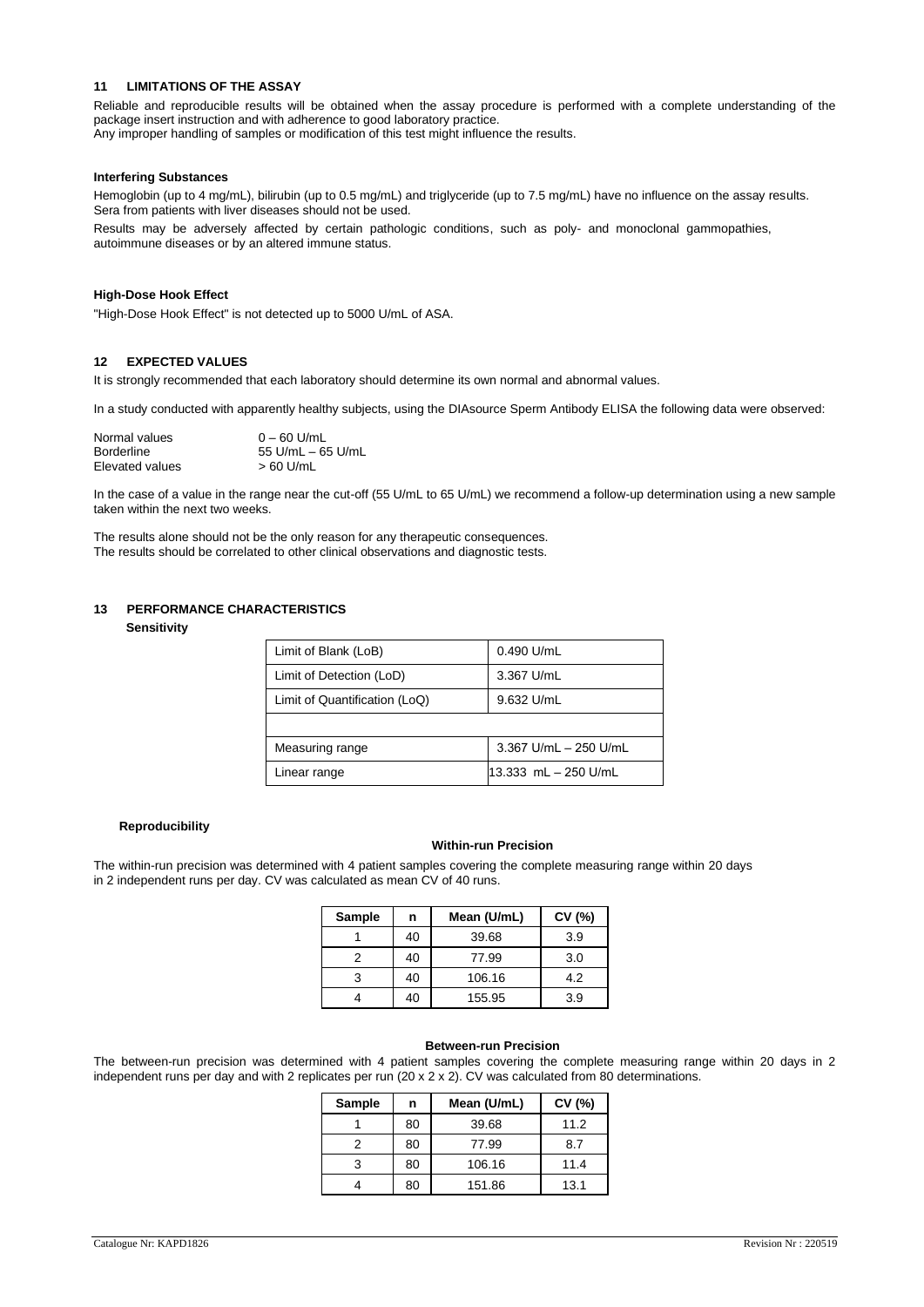# **Between-lot Precision**

The between-lot variation was determined by 6 measurements of different samples with 3 different kit lots.

| <b>Sample</b> | n  | Mean (U/mL) | CV(%) |
|---------------|----|-------------|-------|
|               | 18 | 17.78       | 9.3   |
|               | 18 | 26.65       | 10.4  |
| 3             | 18 | 34.58       | 3.9   |
|               | 18 | 55.56       | 14.7  |

#### **Recovery**

Recovery was determined by adding increasing amounts of the analyte to different patient samples containing different amounts of endogenous analyte. The percentage recoveries were determined by comparing expected and measured values of the samples.

|                       |      | Sample 1 | Sample 2 | Sample 3 | Sample 4 |
|-----------------------|------|----------|----------|----------|----------|
| Concentration (U/mL)  |      | 10.86    | 34.93    | 38.34    | 45.42    |
| Average Recovery (%)  |      | 98.6     | 89.0     | 101.0    | 105.0    |
| Range of Recovery (%) | from | 90.3     | 86.2     | 92.0     | 99.0     |
|                       | to   | 114.4    | 93.1     | 111.3    | 109.5    |

# **Linearity**

Samples containing different amounts of analyte were serially diluted with *Dilution Buffer*. The percentage recovery was calculated by comparing the expected and measured values for the analyte.

|                       |      | Sample 1 | Sample 2 | Sample 3 | Sample 4 |
|-----------------------|------|----------|----------|----------|----------|
| Concentration (U/mL)  |      | 36.37    | 66.20    | 183.74   | 280.32   |
| Average Recovery (%)  |      | 105.7    | 95.1     | 103.2    | 104.7    |
| Range of Recovery (%) | from | 103.9    | 92.3     | 99.7     | 98.6     |
|                       | to   | 107.5    | 97.9     | 110.8    | 107.3    |

# **14 QUALITY CONTROL**

Good laboratory practice requires that controls be run with each calibration curve. A statistically significant number of controls should be assayed to establish mean values and acceptable ranges to assure proper performance.

It is recommended to use control samples according to state and federal regulations. The use of control samples is advised to assure the day to day validity of results. Use controls at both normal and pathological levels.

The controls and the corresponding results of the QC-Laboratory are stated in the QC certificate added to the kit. The values and ranges stated on the QC sheet always refer to the current kit lot and should be used for direct comparison of the results.

Employ appropriate statistical methods for analysing control values and trends. If the results of the assay do not fit to the established acceptable ranges of control materials patient results should be considered invalid.

In this case, please check the following technical areas: Pipetting and timing devices; photometer, expiration dates of reagents, storage and incubation conditions, aspiration and washing methods.

# **15 REFERENCES / LITERATURE**

- 1. Lahteenmaki A et a.: Hum Reprod (1995) 10, 2824-28
- 2. Nagy ZP et al. Hum Reprod (1995) 10, 1775-80.
- 3. Zouari R et al. Fertil Steril (1993) 59, 606-12
- 4. Eggert-Kruse W et al. Hum Reprod (1993) 8, 1025-31
- 5. Francavilla F et al. Front Biosci (1999) 4, 9-25
- 6. Bohring C et al. Hum Reprod (2001) 7,113-8
- 7. Mazumdar S et al. Fertil Steril (1998) 70, 799-810
- 8. Kutteh WH. Hum Reprod, (1999) 14, 2426-9
- 9. Vegetti Wet al. Hum Reprod (1998) 13, 1796-800
- 10. Lahteenmaki A et al. Hum Reprod (1995) 10, 2824-28
- 11. Nagy ZP et al. Hum Reprod (1995) 10, 1775-80
- 12. Clarke GN et al. Am J Reprod Immunol Microbiol (1985) 7, 143-7
- 13. Abshagen K et al. Fertil Steril (1998) 70, 355-6
- 14. Jiang Y et al. J Reprod Immunol (2016) 118:85-91
- 15. Lu SM et al. Asian J Androl (2019) 21(5):473-477

# **Other translations of this Instructions for Use can be downloaded from our website: [https://www.diasource](https://www.diasource-diagnostics.com/)[diagnostics.com/](https://www.diasource-diagnostics.com/)**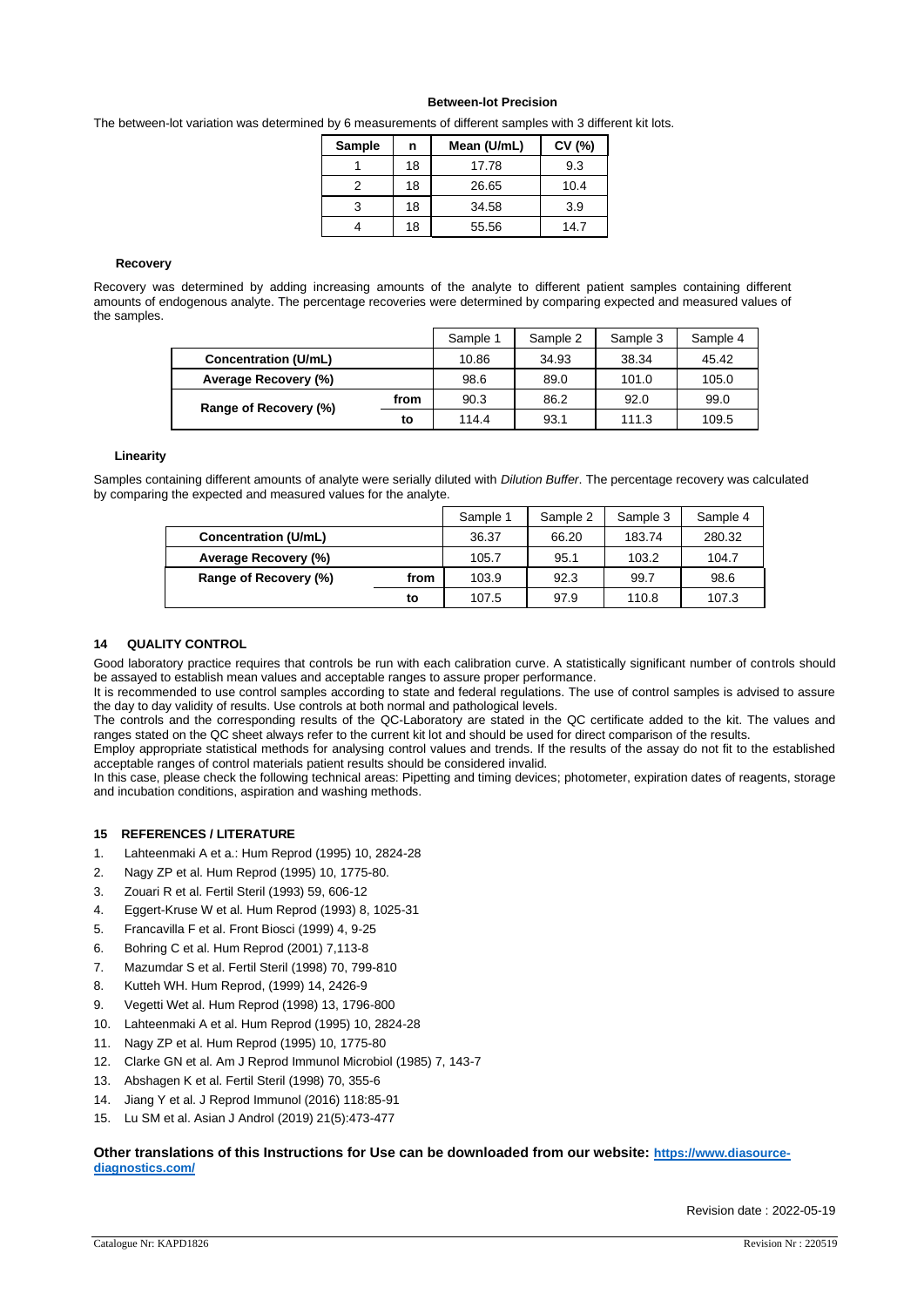# **SPERM ANTIBODY ELISA**

# **KAPD1826** *DIAGNÓSTICO IN VITRO*

DIAsource ImmunoAssays SA - Rue du Bosquet 2, B-1348 Louvain-la-Neuve, Belgium - Tel: +32 10 84 99 11 - Fax : +32 10 84 99 90

# **1 NOMBRE Y FINALIDAD**

El **DIAsource Sperm Antibody ELISA** es un inmunoensayo enzimático manual para realizar diagnósticos **cuantivativos** de anticuerpos dirigidos contra espermatozoides humanos (AAE) en suero humano.

#### **Para uso diagnóstico** *in vitro***. Para uso profesional de laboratorio.**

*Para obtener más información sobre el uso previsto, consulte la versión en inglés de las instrucciones de uso*

#### **2 IMPORTANCIA CLÍNICA**

Los anticuerpos dirigidos contra antígenos de espermatozoides pueden causar infertilidad en mujeres y hombres. Se recomienda el uso del Sperm Antibody ELISA para el diagnóstico de desórdenes de infertilidad provocados por auto inmunidad.

El no tener descendencia de manera no deseada es un problema en crecimiento con el que más del 20 % de las parejas en edad reproductiva se enfrentan temporalmente o de manera más duradera. En el 5 % - 20 % de estos casos se detecta la presencia de anticuerpos anti-espermatozoide en el paciente masculino o femenino. ([1,2,15].

De acuerdo con la WHO (WHO Manual de laboratorio para el Examen de Semen Humano y la interacción del Semen y el mucus cervical, 1999), la definición de infertilidad es la ausencia de una concepción en 12 meses de relaciones sexuales sin protección. La principal causa de un desorden de infertilidad inmunológico es la formación de anticuerpos dirigidos contra antígenos espermáticos.

Los anticuerpos anti-espermatozoides (AAE) ejercen efectos heterogéneos en la habilidad de los espermatozoides para fertilizar. Se conoce el efecto inhibitorio de los anticuerpos anti-espermatozoides en la movilidad de estos debido a su unión a la superficie y por procesos de aglutinación [3].

La penetración de los espermatozoides en el mucus cervical se debilita en presencia de AAE en el plasma seminal y/o en el mucus cervical [4]. AAE producen una influencia negativa en la capacitación y en la reacción del acrosoma del espermatozoide y por ello impiden la interacción del espermatozoide con el oocito [5,6].

La interacción del espermatozoide con el oocito y la subsiguiente unión y la penetración de la zona pelúcida puede ser inhibida por AAE. La subsiguiente fusión del oocito y el espermatozoide puede ser impedida también por la presencia de AAE [7,8].

De acuerdo con Crosignani et al. [9] la razón de embarazos en parejas con anticuerpos anti-espermatozoides por parte del hombre o la mujer es un 38 % menor que los grupos control. Más aún, también se confirma una influencia en la implantación e en el desarrollo temprano del embrión. Se discute la asociación de anticuerpos anti-espermatozoides y el aborto espontáneo. La frecuencia de AAE en parejas infértiles asciende al 20 % [10,11].

AAE pueden aparecer disueltos en el eyaculado o unidos a la superficie de los espermatozoides. Pueden encontrarse en hombres y en mujeres [12]. En mujeres, AAE pueden encontrares en el mucus cervical, en el líquido del oviducto y el líquido folicular. Los hombres que tienen más del 50 % de sus espermatozoides recubiertos con AAE muestran una llamativa reducción de la razón de fertilidad [13].

Se ha demostrado que los anticuerpos antiespermatozoides (AAE) están asociados con la prostatitis crónica, que tiene un efecto negativo en la función reproductiva masculina [14].

# **3 FUNDAMENTO DEL ENSAYO**

El Kit DIAsource Sperm Antibody ELISA es un ensayo en fase sólida de inmunoadsorción unido a enzimas (ELISA), basado en el principio del sándwich.

Los pocillos de las placas están recubiertos con una mezcla de proteínas de espermatozoides.

Durante la incubación, los anticuerpos anti-espermatozoides de las muestras (estándares, controles, muestra del paciente) se unen a la superficie recubierta de los pocillos.

Un paso de lavado elimina los componentes de la muestra no ligados.

El conjugado enzimático añadido se liga a los complejos antígeno-anticuerpo inmovilizados.

El conjugado enzimático contiene anticuerpos de immunoglobulina antihumana, marcados con peroxidasa de rábano (HRP).

Después de un paso de lavado para eliminar todas las sustancias no ligadas, la fase sólida se incuba con la solución de sustrato. La reacción colorimétrica se detiene mediante la adición de la solución de parada, y se mide la densidad óptica (OD) del producto amarillo resultante. La intensidad del color es proporcional a la concentración del analito en la muestra.

Se construye una curva estándar trazando los valores de DO frente a las concentraciones de los estándares, y las concentraciones de las muestras desconocidas se determinan utilizando esta curva estándar.

**ES**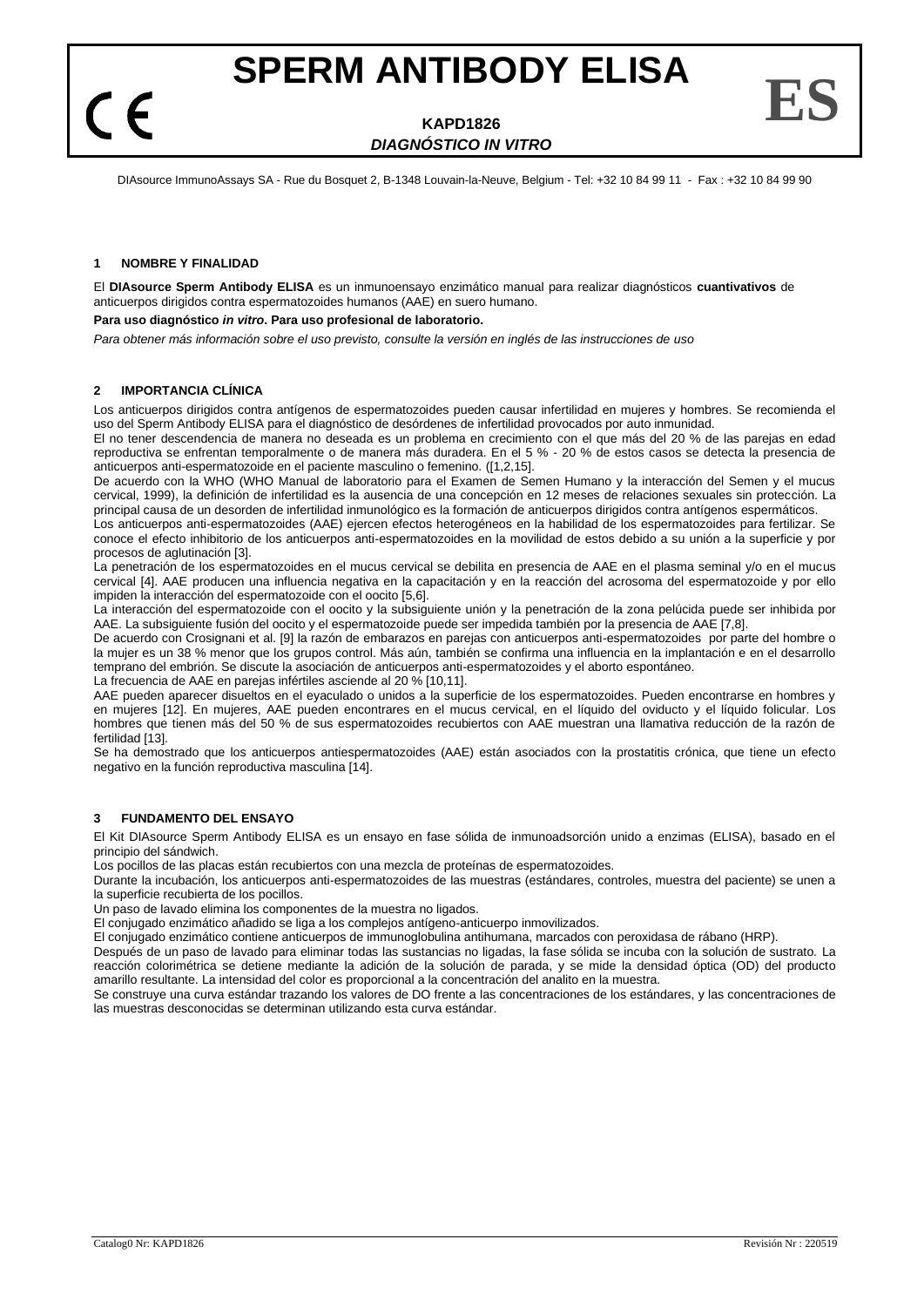# **4 REACTIVOS DEL KIT**

Suficientes para 96 determinaciones.

| 1. | Ш                                         | Tiras de microplacas recubiertas con antígenos espermáticos<br>96 pocillos                                                                                                                         |
|----|-------------------------------------------|----------------------------------------------------------------------------------------------------------------------------------------------------------------------------------------------------|
| 2. | CAL<br>N                                  | Estándares del ELISA anticuerpo Espermático<br>$N=1$ to 4<br>4 viales, 0.5 ml<br>Estándar 1 (31 U/mL)<br>Estándar 2 (62 U/mL)<br>Estándar 3 (125 U/mL)<br>Estándar 4 (250 U/mL)<br>Listo para usar |
| 3. | <b>HRP</b><br>Ab                          | Enzima conjugado<br>1 vial, 8 ml<br>Anticuerpo anti-IgG humana conjugado con la peroxidasa de rábano<br>Listo para usar                                                                            |
| 4. | <b>BUF</b><br><b>DIL</b>                  | Tampón de Dilución<br>1 vial, 50 ml/vial, Listo para usar<br>también usado como blanco / Estándar cero / 0 U/mL                                                                                    |
| 5. | <b>CHROM</b><br><b>TMB</b>                | Solución Sustrato<br>1 vial, 14 ml<br>Listo para usar<br>solución de TMB                                                                                                                           |
| 6. | <b>STOP</b><br><b>SOLN</b>                | Solución de Parada<br>1 vial, 14 ml<br>0.5M H <sub>2</sub> SO <sub>4</sub>                                                                                                                         |
| 7. | <b>CONC</b><br><b>SOLN</b><br><b>WASH</b> | Solución de lavado (40x)<br>1 vial, 30 ml                                                                                                                                                          |
| 8. | <b>CONTROL</b><br>N                       | Control<br>N=1, 1 vial, 0.5 ml, Listo para usar                                                                                                                                                    |

9. **Soporte** para tiras sencillas

# **5 MATERIALES REQUERIDOS PERO NO SUMINISTRADOS**

- Un lector de placas de microtítulo calibrado (450 nm, con una longitud de onda de referencia de entre 620 nm y 630 nm)
- Micropipetas de precisión variable calibradas
- Incubadora a 37 °C
- Equipamiento manual o automático para lavar los pocillos de placa de microtítulo
- Papel absorbente
- Agua destilada
- **Cronómetro**
- Papel cuadriculado o software para la reducción de datos.

# **6. ADVERTENCIAS Y PRECAUCIONES**

- 1. Este kit es exclusivo para diagnóstico *in vitro*. Para uso profesional exclusivo de laboratorio.
- 2. Antes de iniciar el ensayo, lea todas las instrucciones de uso detenidamente. Utilice la versión en vigor de las instrucciones de uso suministradas junto con el kit. Asegúrese de que todo está claro.
- 3. No mezcle ni utilice componentes de kits con números de lote distintos. No es aconsejable intercambiar pocillos de placas diferentes, aun cuando pertenezcan al mismo lote. Puede que los kits se hayan enviado o almacenado en unas condiciones distintas y existe la posibilidad de que las características de unión de las placas sean ligeramente diferentes.
- 4. No use los reactivos una vez superada la fecha de caducidad indicada en las etiquetas del kit.
- 5. No reutilice los pocillos de microtítulo.
- 6. No use reactivos de otros fabricantes junto con los reactivos de este kit de prueba.
- 7. Todos los reactivos incluidos en este kit son líquidos transparentes. La solución de sustrato es transparente e incolora. Cualquier cambio en su apariencia podría afectar al rendimiento de la prueba. Si así es, póngase en contacto con DIAsource ImmunoAssays.
- 8. Una contaminación microbiana de los reactivos o de las muestras podría arrojar resultados falsos.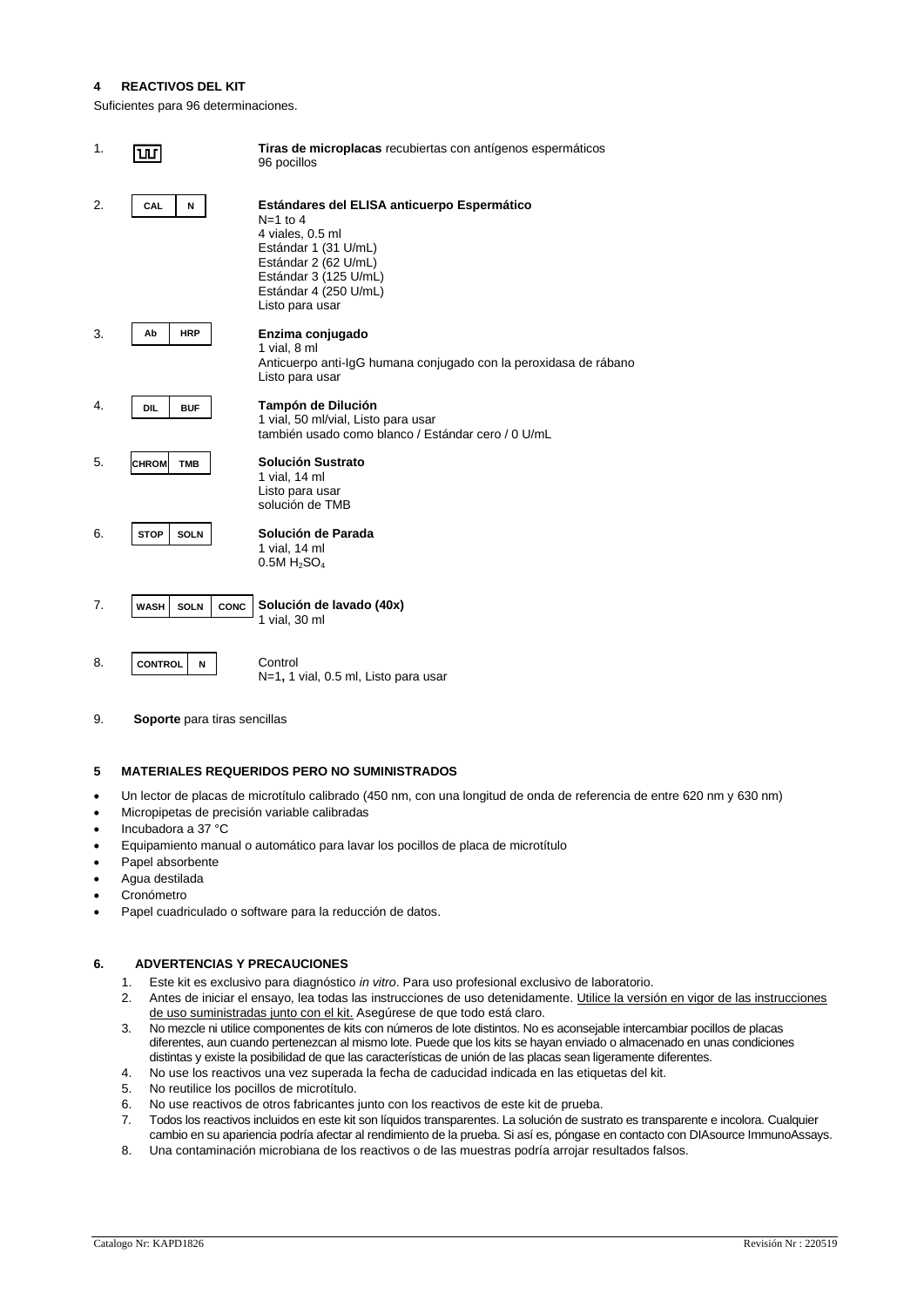- 9. Antes de iniciar la prueba, deje que los reactivos alcancen la temperatura ambiente (entre 20 °C y 26 °C). La temperatura afectará a las lecturas de densidad óptica del ensayo.
- 10. Todos los volúmenes indicados se deben respetar siguiendo el protocolo. Solo se obtendrán unos resultados de prueba óptimos si se usan pipetas calibradas y lectores de placas de microtítulo.
- 11. Utilice depósitos solo con reactivos únicos. Esto es especialmente cierto en el caso de los depósitos de sustratos. Si se usa un depósito para dispensar una solución de sustrato que ya se usó previamente con la solución de conjugado, la solución podría acabar tiznada. No vierta reactivo de nuevo a su vial original, ya que podría producirse una contaminación del reactivo

# **6.1 PRECAUCIONES GENERALS**

- 1. Siga las buenas prácticas de laboratorio y las instrucciones de seguridad.
- 2. No pipetee nunca con la boca y evite el contacto con los reactivos y las muestras con la piel y las membranas mucosas.
- 3. No fume, coma, beba ni aplique sustancias cosméticas en las áreas de manipulación de muestras o reactivos del kit.
- 4. Utilice batas de laboratorio y guantes de látex desechables al manipular reactivos y, si fuera necesario, gafas protectoras también.

# **6.2 INFORMACION DE RIESGO BIOLOGICO**

- 1. Todos los reactivos de este kit de prueba que contienen plasma o suero humano se han analizado y se ha confirmado su negativo en HIV I/II, HBsAg y HCV mediante procedimientos aprobados de la FDA. Pese a ello, no existe ningún método de prueba conocido que ofrezca garantía total de no presencia de agentes infecciosos.
- 2. El producto contiene materia de origen animal certificado como aparentemente libre de enfermedades contagiosas o infecciosas y parásitos nocivos.
- 3. Los componentes bovinos proceden de países en los que no se han notificado casos de EEB (encefalopatía espongiforme bovina).
- 4. Todas las materias y muestras de origen humano o animal deben tratarse como si existiera la posibilidad de transmisión de enfermedades infecciosas.
- La manipulación de material debe realizarse siguiendo los procedimientos establecidos según la normativa o instrucción de seguridad y riesgo biológico nacional pertinente. Los residuos deben desecharse respetando las normativas o regulaciones locales correspondientes.

# **7 INSTRUCCIONES PARA LA PREPARACIÓN DE LOS REACTIVOS**

Antes de usarlos, espere a que todos los reactivos y la cantidad de bandas necesaria estén a temperatura ambiente (20 °C a 26 °C).

#### **Solución de lavado**

Añada agua destilada a la solución de lavado concentrada a 40X (Wash Solution). Diluya 30 mL de solución de lavado concentrada con 1170 mL de agua destilada hasta llegar a un volumen final de 1200 mL.

| <sub>ି</sub> 26 °C<br>. 20 ∘C<br>Estabilidad<br>emana<br>entr<br>dilucion:<br>tras la<br>$\cdot$ |
|--------------------------------------------------------------------------------------------------|
|--------------------------------------------------------------------------------------------------|

# **8 INSTRUCCIONES DE ALMACENAMIENTO E INFORMACIÓN DE VIDA EN ESTANTERÍA**

Cuando se almacena a 2 °C a 8 °C, los reactivos sin abrir mantienen su reactividad hasta la fecha de caducidad. No utilizar los reactivos más allá de esta fecha. Los reactivos abiertos han de almacenarse a 2 °C a 8 °C. Las placas multipocillo han de almacenarse a 2 °C a 8 °C. Una vez se ha abierto la bolsa hay que tener cuidado y cerrarla de nuevo.

# **9 RECOGIDA Y PREPARACIÓN DE LAS MUESTRAS**

En este ensayo pueden ser usados los tipos de muestra detallados a continaución: **Suero humano**.

En el ensayo no deben usarse muestras que contengan azida de sodio.

En términos generales, absténgase de usar muestras hemolíticas, lipémicas o con ictericia. Para obtener más información, consulte el capítulo «*Sustancias interferentes».*

#### **Toma de muestras**

#### **Suero:**

.

Recoger la sangre por punción en la vena (ej. Sarstedt Monovette para el suero), permitir coagulación, y separar el suero por centrifugación a temperatura ambiente. No centrifugar antes de la coagulación completa. Las muestras de pacientes que reciben terapia anticoagulante requieren más tiempo para coagular.

# **Almacenamiento de las muestras**

Las muestras deben almacenarse cerradas herméticamente antes de realizar el ensayo. Si se van a almacenar congeladas, se pueden congelar solo una vez. Las muestras descongeladas se deben invertir varias veces antes de analizarlas

| Estabilidad | entre 2 °C y 8 °C       | 4 días        |
|-------------|-------------------------|---------------|
|             | a -20 °C (en alícuotas) | hasta 2 meses |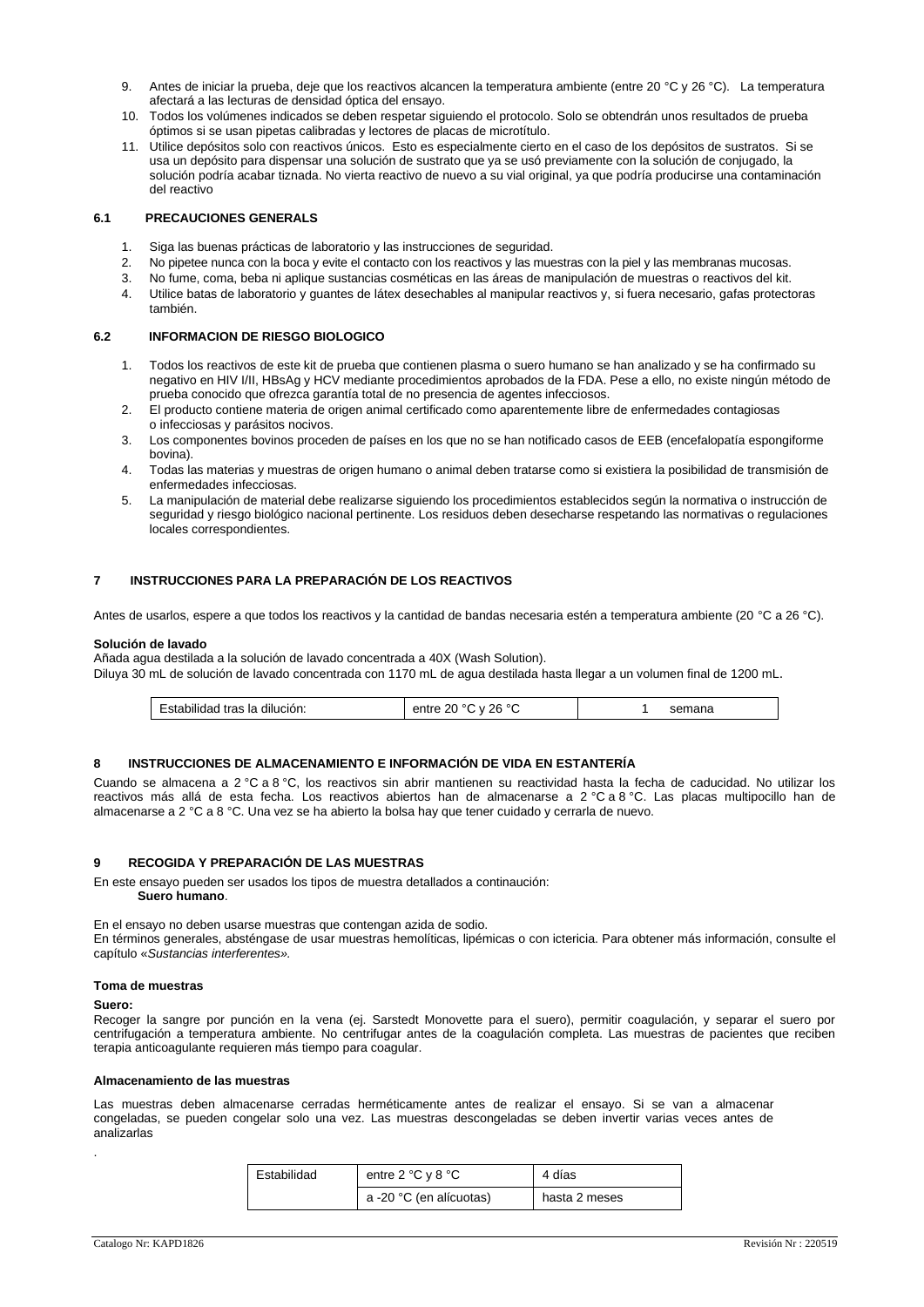### **Dilución de las muestras**

Antes de ensayar, diluya la muestra de cada paciente 1:100 con tampón de dilución (*Dilution Buffer*).

# Ejemplo:

Dilución 1:100: 5 µL muestra + 495 µL *Dilution Buffer* (mezclar totalmente)

| Estabilidad de las | entre 2 $^{\circ}$ C y 8 $^{\circ}$ C | 4 días |
|--------------------|---------------------------------------|--------|
| muestras diluidas  | a -20 °C (en alícuotas)               | 7 días |

**Nota:** El control (*Quality Control*) está listo para usar do y no debe ser diluido

# **10 PROCEDIMIENTO DE ENSAYO**

# **10.1 Consideraciones generales**

- Todos los reactivos y muestras deben estar a temperatura ambiente (entre 20 °C y 26 °C) antes de usarlos.
- Todos los reactivos deben mezclarse sin que generen espuma intercambie los tapones de los viales de reactivo para evitar posibles contaminaciones cruzadas.
- Use puntas de pipeta de plástico desechables nuevas con cada estándar, control o muestra para evitar posibles contaminaciones por arrastre.
- Para evitar posibles contaminaciones cruzadas y resultados engañosamente elevados, pipetee las muestras de paciente y dispense conjugado sin salpicar de forma minuciosa en el fondo de los pocillos
- Mezcle bien el contenido de los pocillos de la placa de microtítulo para procurar que los resultados de la prueba sean correctos.
- No deje que los pocillos se sequen durante el ensayo; añada reactivo inmediatamente una vez acabados los pasos de enjuagado.
- Una vez iniciada la prueba, todos los pasos se deben completar de forma ininterrumpida y en la misma secuencia de cada paso.
- La reacción enzimática es linealmente proporcional al tiempo y la temperatura.
- La densidad óptica es una función del tiempo y la temperatura de incubación. Es importante respetar los tiempos y las temperaturas de incubación que se indican en el capítulo «Procedimiento de la prueba».
- Antes de iniciar el ensayo, se recomienda tener todos los reactivos listos, los tapones quitados, todos los pocillos necesarios fijados en el soporte, etc. De este modo, se asegurará de que el tiempo que va a transcurrir en cada paso de pipeteo es el mismo y sin interrupción alguna.
- Durante la incubación a 37 °C, cubra las bandas de microtítulo con lámina de cubierta para evitar la evaporación.
- **Nota importante sobre el procedimiento de lavado:**

El lavado es tremendamente importante. Con unos pocillos mal lavados se obtendrán resultados engañosos. La sensibilidad y la precisión de este ensayo dependen enormemente de un correcto rendimiento del procedimiento de lavado.

• **Rendimiento de pruebas mediante aparatos de análisis completamente automáticos:**

Se puede obtener un rendimiento de pruebas automático usando aparatos de análisis de sistema abierto y completamente automáticos. Sin embargo, la combinación debe estar validada por el usuario.

# **10.2 Procedimiento de ensayo**

Cada uno debe incluir una curva de estándares.

1. Asegurar el número deseado de pocillos en el recipiente.

- 2. Dispensar **50 µL** de cada *Zero Standard, Standard, Quality Control* y **muestra diluida** con puntas nuevas en los pocillos adecuados.
- 3. Cubrir con un folio e incubardurante **60 minutes** a **37 °C**.
- 4. Lavar los pocillos **3 veces** con **400 µL** *Wash Solution* diluida por pocillo, si se utiliza un lavador de placas. - O -

Sacudir enérgicamente el contenido de los pocillos.

Lavar los pocillos **3 veces** con **300 µL** *Wash Solution* diluida por pocillo para el lavado manual. Realizar un golpe seco de los pocillos contra el papel absorbente para eliminar las gotas residuales. **Nota importante:** La sensibilidad y la precisión de este ensayo se ve marcadamente influenciada por la realización correcta del proceso de lavado!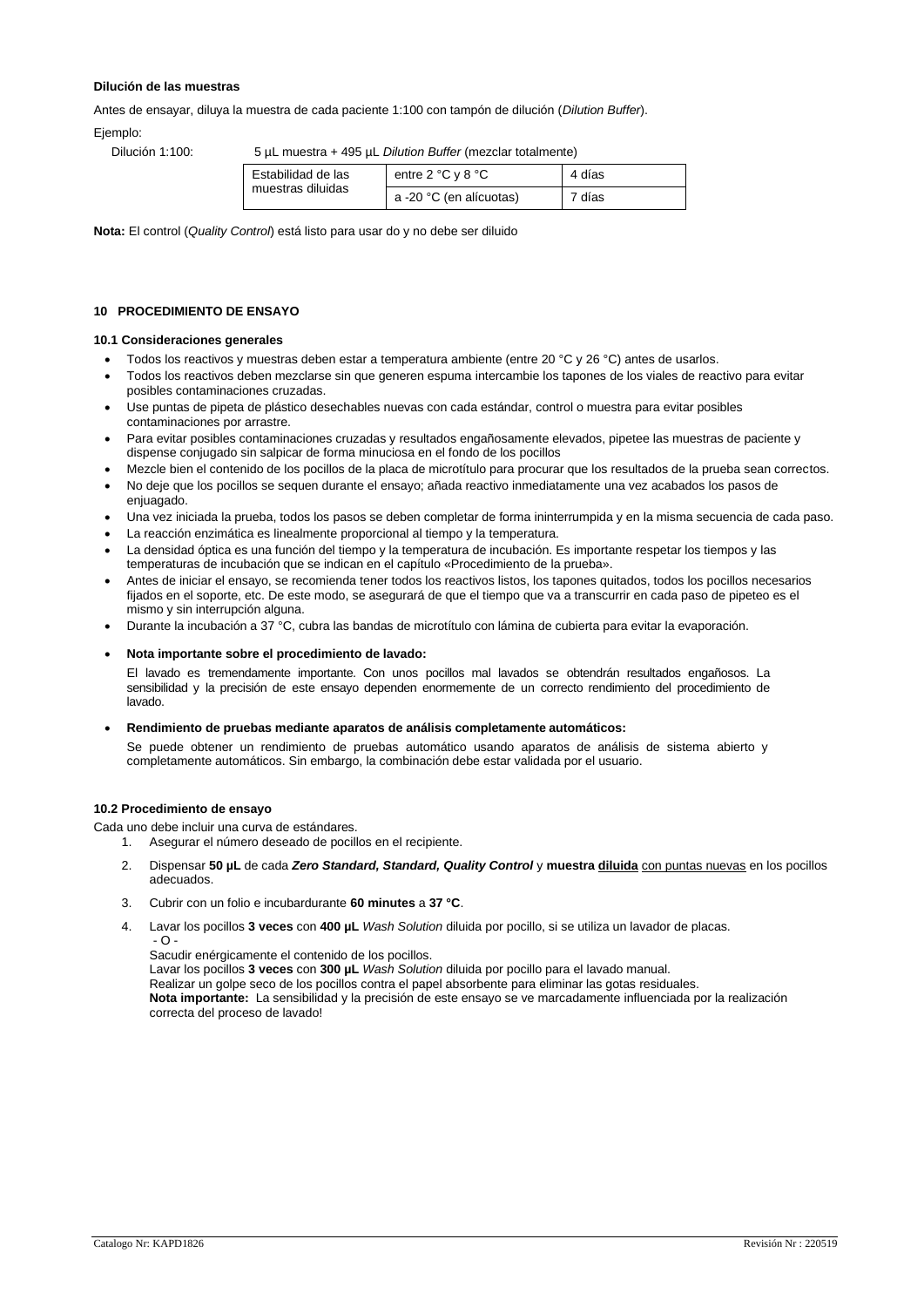- 5. Dispensar **50 µL** de *Enzyme Conjugate* a cada pocillo.
- 6. Cubrir con un folio e incubardurante **30 minutes** a **37 °C**.
- 7. Lavar los pocillos **5 veces** con **400 µL** *Wash Solution* diluida por pocillo, si se utiliza un lavador de placas.  $-$  O -

Sacudir enérgicamente el contenido de los pocillos. Lavar los pocillos **5 veces** con **300 µL** *Wash Solution* diluida por pocillo para el lavado manual. Realizar un golpe seco de los pocillos contra el papel absorbente para eliminar las gotas residuales.

- 8. Adicionar **50 µL** de *Substrate Solution* a cada pocillo.
- 9. Incubar durante **30 minutes** a temperatura ambiente.
- 10. Parar la reacción enzimática mediante la adición de **100 µL** de *Stop Solution* a cada pocillo.
- 11. Determinar la densidad óptica (DO) de la solución en cada pocillo a **450 nm (lectura) y a 620 nm a 630 nm (se recomienda la sustracción de fondo)** con un lector de microplacas. Se recomienda que los pocillos se lean dentro de los **10 minutos** siguientes a la adición de la solución de parada (*Stop Solution)*.

# **10.3. Cálculo de los Resultados**

- 1. La concentración de las muestras se puede leer directamente de la curva estándar.
- Los estándares ya están prediluidos, por lo que no se ha tenido en cuenta la dilución de 1:100 de las muestras para el cálculo final de las concentraciones de las muestras.
- 2. Para determinar los duplicados, se debe hacer la media de los dos valores de densidad óptica (DO) de cada estándar, cada control y cada muestra de paciente. Si estos dos valores se desvían considerablemente el uno de otro, DIAsource recomienda volver a analizar las muestras.
- 3. Las muestras con concentraciones por encima del estándar más alto se pueden seguir diluyendo con Dilution Buffer y volver a analizarse según se describe en «Procedimiento de la prueba », o bien comunicarse como > 250 U/mL. En el cálculo de las concentraciones se debe tener en cuenta este factor de dilución.
- 4. Método automático:
	- Los resultados de estas instrucciones de uso se han calculado automáticamente mediante un ajuste de curva de una función logística de cuatro parámetros (4PL). (Los métodos de preferencia son 4PL Rodbard o 4PL Marquardt.) Otras funciones de reducción de datos podrían arrojar resultados ligeramente distintos.
- 5. Método manual:

Usando un papel cuadriculado, construya una curva estándar trazando el valor medio de densidad óptica obtenido de cada estándar en comparación con su concentración con un valor de densidad óptica en el eje vertical (Y) y la concentración en el eje horizontal (X). Determine la concentración de muestra correspondiente de la curva estándar usando el valor medio de densidad óptica de cada muestra.

# **Ejemplo de una Curva Estándar Típica**

Los siguientes datos se proporcionan únicamente a título ilustrativo y no se pueden usar como reemplazo de las generaciones de datos en el momento de realizar el ensayo.

| <b>Estándares</b>                  | Densidad óptica (450 nm) |
|------------------------------------|--------------------------|
| Zero Standard (0 U/mL)             | 0,147                    |
| Standard 1<br>$(31 \text{ U/mL})$  | 0.515                    |
| Standard 2<br>$(62 \text{ U/mL})$  | 0,857                    |
| Standard 3<br>$(125 \text{ U/mL})$ | 1.423                    |
| Standard 4<br>(250 U/mL)           | 2,127                    |

# **10 LIMITACIONES DEL ENSAYO**

Se obtendrán unos resultados fiables y reproducibles si el procedimiento de ensayo se lleva a cabo habiendo comprendido completamente las instrucciones de uso y poniendo en marcha unas buenas prácticas de laboratorio. Manipular las muestras de forma indebida o alterar esta prueba podría influir en los resultados.

#### **Sustancias interferentes**

La hemoglobina (hasta 4 mg/mL), la bilirrubina (hasta 0,5 mg/mL) y los triglicéridos (hasta 7,5 mg/mL) no tienen efecto alguno en los resultados del ensayo.

No debe utilizarse suero de pacientes con enfermedades de hígado.

Los resultados pueden estar afectados severamente por ciertas condiciones patológicas, como gammapatías poli- y monoclonal, enfermedades auto inmunes o por un estado inmune alterado.

#### **Efecto gancho en concentraciones elevadas**

No se aprecia ningún efecto gancho en concentraciones elevadas de hasta 5000 U/mL de AAE.